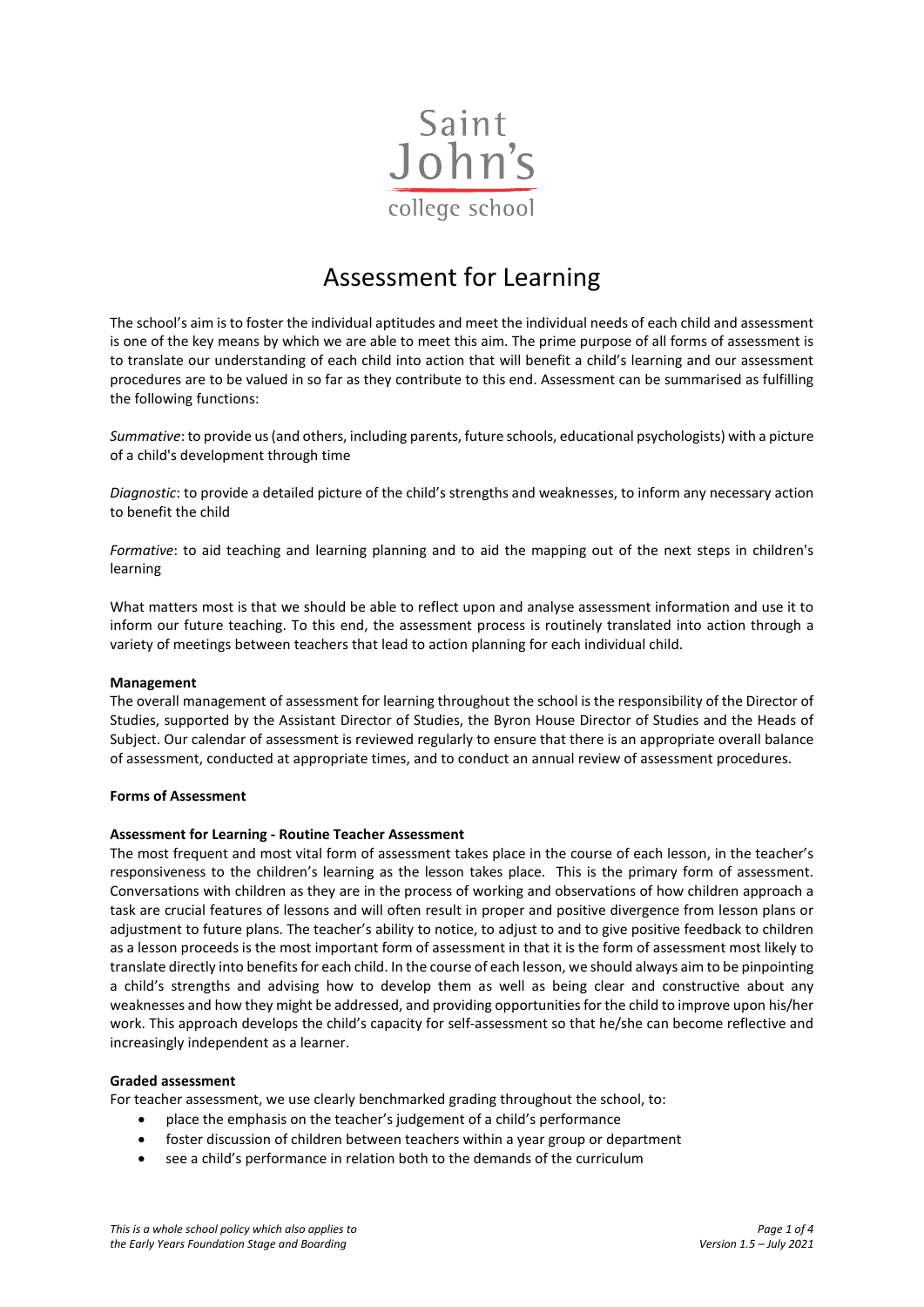Discussion between staff, focusing on the children's actual work is at the heart of our assessment procedure. To achieve consistency in the grades across the year and between years, the grading process involves teachers discussing and agreeing grades as appropriate within subjects and year groups, based primarily on samples of children's work. Discussion about the children's actual work rather than 'numbers in a mark book' leads to a clearer picture of the child's performance and the process itself encourages reflection about each child's strengths and needs. In this way, the process of grading enhances our understanding of a child and allows for flexibility in teaching approaches.

Teacher's assessments are completed at the end of each term and inform the pupil review and action planning process at the beginning of each new term (see Pupil Improvement Group Roles & Responsibilities and Annual Pupil Transfer and Michaelmas and Lent Review documents in the Teaching & [Learning section of the Staff](https://www.sjcs.co.uk/teaching-learning-guidance-staff)  [Handbook\)](https://www.sjcs.co.uk/teaching-learning-guidance-staff). The assessment process is, in this way, linked directly to review and action on behalf of each child.

Termly grading is reported to parents in written reports and / or parent evenings. Effort grades communicate the amount of endeavour teachers consider a child to be putting into their work:

E = exceeding expectations M = meeting expectations Y = yet to meet our expectations

The school has developed a series of skill descriptors that help teachers to map the progress of the children as they journey through the school in each subject. These can be seen here:

- **[Skills Progression T1](https://www.sjcs.co.uk/sites/default/files/styles/Teaching%20&%20Learning/Skills%20Progression/SJCS%20Skills%20Progression%20T1.pdf)**
- [Skills Progression T2](https://www.sjcs.co.uk/sites/default/files/styles/Teaching%20&%20Learning/Skills%20Progression/SJCS%20Skills%20Progression%20T2.pdf)
- **[Skills Progression Form 1](http://www.sjcs.co.uk/sites/default/files/styles/Teaching%20&%20Learning/Skills%20Progression/SJCS%20Skills%20Progression%20Form%201.pdf)**
- [Skills Progression Form 2](http://www.sjcs.co.uk/sites/default/files/styles/Teaching%20&%20Learning/Skills%20Progression/SJCS%20Skills%20Progression%20Form%202.pdf)
- [Skills Progression Form 3](http://www.sjcs.co.uk/sites/default/files/styles/Teaching%20&%20Learning/Skills%20Progression/SJCS%20Skills%20Progression%20Form%203.pdf)
- [Skills Progression Form 4](http://www.sjcs.co.uk/sites/default/files/styles/Teaching%20&%20Learning/Skills%20Progression/SJCS%20Skills%20Progression%20Form%204.pdf)
- [Skills Progression Form 5](http://www.sjcs.co.uk/sites/default/files/styles/Teaching%20&%20Learning/Skills%20Progression/SJCS%20Skills%20Progression%20Form%205.pdf)
- [Skills Progression Form 6](http://www.sjcs.co.uk/sites/default/files/styles/Teaching%20&%20Learning/Skills%20Progression/SJCS%20Skills%20Progression%20Form%206.pdf)

Attainment is then reported in terms of 'Emerging, Developing, Secure and Exceeding', allowing teachers to describe several aspects of a child's development without having to distil their efforts to a single letter grade:

**Emerging** - Beginning to work at the level of some of the 'Secure' descriptors of this skill.

**Developing** - Beginning to work at the level of most of the 'Secure' descriptors and regularly applies this skill to their work.

**Secure** - Typically working at the level of all of the 'Secure' descriptors and is able to consistently apply this skill to their work.

**Exceeding** - Working at the level of all 'Secure' descriptors for this skill and frequently demonstrates ability beyond these.

The children in Kindergarten are assessed under the 7 different areas of learning and development set out in the Early Years Foundation Stage profile:

[https://www.foundationyears.org.uk/files/2014/08/EYFS\\_Parents\\_Guide-amended.pdf.](https://www.foundationyears.org.uk/files/2014/08/EYFS_Parents_Guide-amended.pdf)

**Departmental assessment** involves a department reviewing the performance of a child, children or a whole year group and allows for adjustment in provision. Assessment for these purposes may be based on standardised or internally generated forms of testing.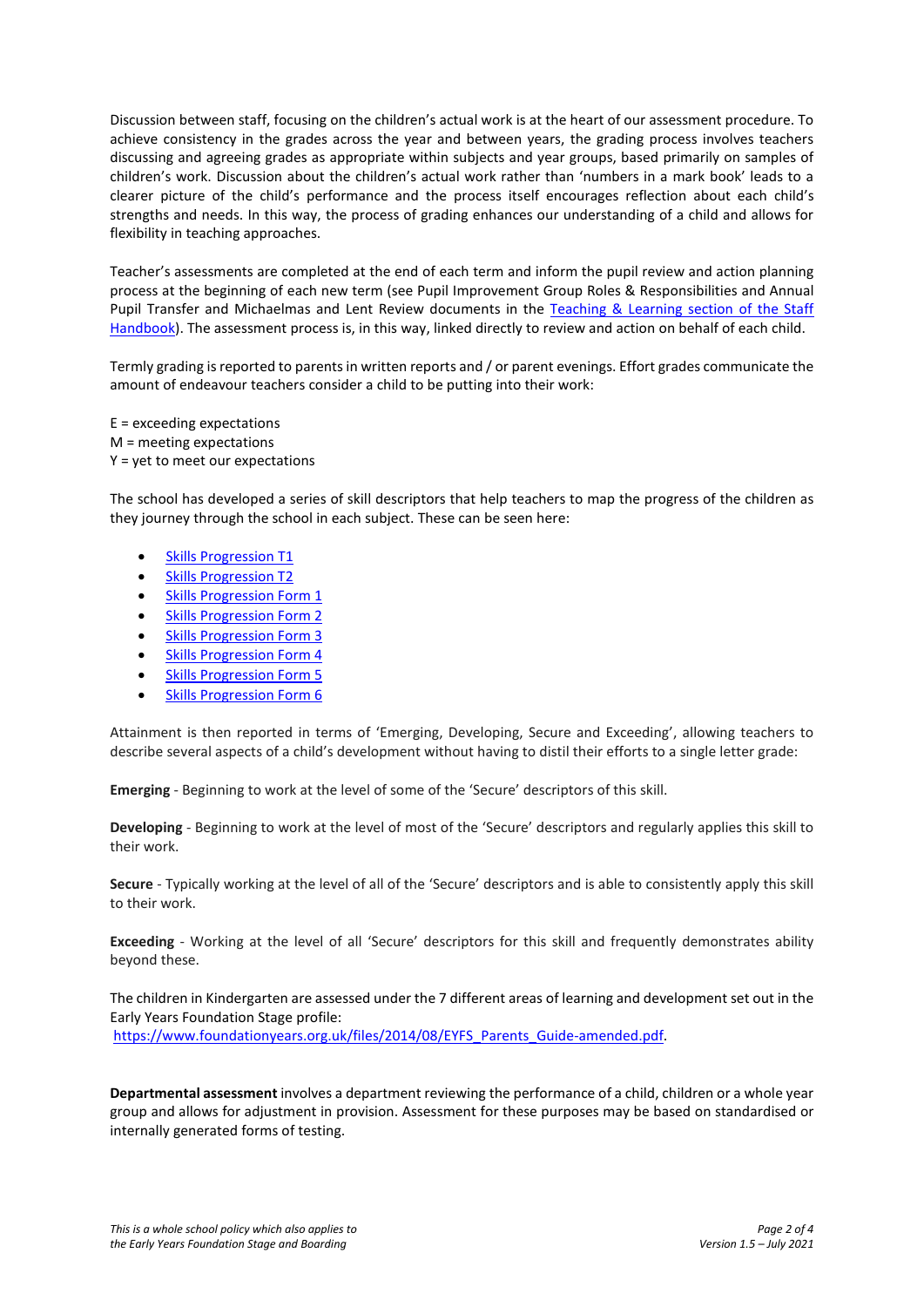Each subject department has a calendar of key points of assessment for each year group, which includes e.g. module testing and internal tests in those subjects for which this is appropriate. Where revision for tests is needed, children are set revision tasks for prep.

Departmental meetings are used to consider the outcomes of assessment and to adjust provision accordingly, as necessary. Assessment results also contribute to the departmental review discussions and planning when Heads of Department meet with the Director of Studies on a termly basis to review children's progress and plan for development.

**Standardised assessment** uses forms of testing that are generated beyond the school and therefore gives a snapshot of each child and of a year group as a whole, from a different perspective. Such assessment may be used departmentally (e.g. Spelling or Reading testing) or may be more abstract (e.g. CAT tests). Overall, such information can provide valuable confirmation of teacher and/or departmental perception can raise queries that need to be pursued, or can provide more general information about a child's potential and progress, strengths and weaknesses. Standardized tests are mainly completed during the Michaelmasterm each year, with CAT tests being carried out in the Summer term.

In KG, the 'EExAT a Profile' is completed at the end of each term and at the end of the first half term and tracks the children's progress across the areas of learning. Children's progress is shared with parents through weekly surgery times, meetings in Michaelmas and the Lent Parent Evenings and through the end of year reports.

### **Tutor:Tutee discussion – Forms 3-6**

It is important that each child also has time to reflect on his or her progress. To this end, tutor:tutee meetings take place between a tutor and each child on a fortnightly basis, fostering pupil self-assessment and a growing independence in, and responsibility for, their learning. In addition to dealing with general pastoral issues, tutors concern themselves primarily with a child's effort and self-esteem, as the task of managing teaching and learning falls to subject teachers and departments. The tutor needs to know that a child is doing his or her best and is doing so happily.

#### **Analysis of Assessments**

Assessments are continuously analysed and inform decision making about:

- provision, such as whether a child needs further support or extension in a given area
- setting
- advice for future schooling
- curriculum developments

Decisions about ability grouping are not made on the basis of a single set of statistics but are determined, subject by subject, over the course of the year, by analysing all relevant information.

Analysis of assessments takes place through:

- The ongoing analysis of an individual teacher to inform planning on a day to day basis
- Analysis by Heads of Department leading to departmental development planning and support for teachers with individual pupils. Pupils are discussed in departmental meetings and assessment analysis is also discussed at termly meetings between each Head of Department and the Director of Studies (meetings are recorded and inform development plans).
- The Pupil Improvement Team review all grades and standardised scores at the end of each term to inform our Pupil review process and individual children are then discussed at Pupil Improvement meetings throughout the term (see Pupil Improvement Group Roles & Responsibilities in the Teaching [& Learning section of the Staff Handbook\)](https://www.sjcs.co.uk/teaching-learning-guidance-staff).
- The Director of Studies analyses assessment information, on an annual cycle, about cohorts and groups to inform development planning as well as planning for individual pupils. The analysis is reported to SMC and to Governors on a termly basis.

#### **Individual Needs**

The Pupil Review procedure may bring to light unresolved queries about a child's progress and this may prompt an assessment by the school's Individual Needs department, which may in turn lead to an internal or external assessment. The Director of Studies and the Head of the Junior Department, together with the Individual Needs